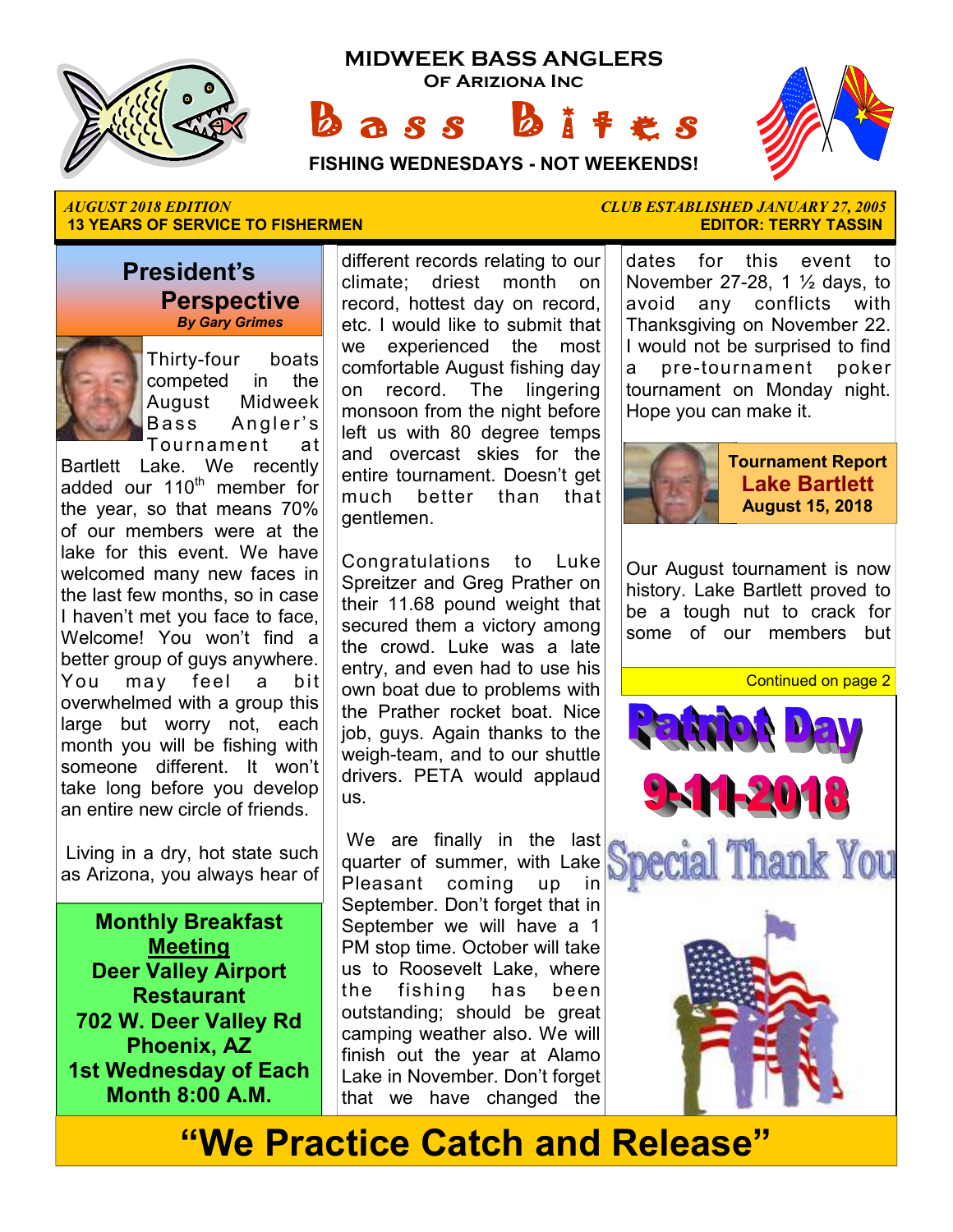Page 2

proved to be a small bass bonanza for others. The weather was great with a solid overcast sky and the day provided a lull between storm fronts.

 Water temperatures were fairly stable with 83-85 degree water around the lake at the start of the tournament. I believe it is safe to say that we offered just about all the lures you think finicky fish would want.

 As I mentioned earlier, some people managed to find fish so lets read how they caught their fish.

#### **Team Luke Spreitzer & Greg Prather Jig Way To 1st Place**

 Taking home **1st Place,** Team **Luke Spreitzer & Greg Prather** brought to the scales the winning creel of five bass

#### **Next Meeting Next Tournament**

Our next club general meeting is scheduled for **Wednesday, 5 September** starting at 8:00 AM, at **Deer Valley Airport Restaurant** (just one mile north of I-101 at the intersection of 7th Ave & Deer Valley Road). We hope you will come early and have breakfast together.

The next club point tournament is scheduled for **Lake Pleasant** on **19 September 2018.** Club launch headquarters, tournament hours, and weigh-in location will be announced.



*1st Place Overall Luke Spreitzer & Greg Prather* 

weighing 11.68 lbs. Thanks to Greg's 3.64 lb bass the team also won **1st Place Big Fish**  honors.

*Greg Prather:* First of all I'd like to say thank you to the board and the weigh in team. Long story short, my boat is still not running right. The good news is I got paired with Luke and still got to fish.

 Luke and I pre-fished Tuesday and found some small fish. At the end of the day Luke had a nice fish on a brown jig by the dam (our best fish of the day).

 So since we were the last boat out on tournament day, our plan was to just go to the dam and fish top water first thing and then switch to jig's and drop shot. When we got to the dam I started with a top water popper and the water was so rough I couldn't even see my bait. So, I immediately picked up my jig rod and started throwing that. Luke and I caught some nice fish. We culled up several times. The big fish came on a jig with Yamamoto twin tailed grub cinnamon colored.

 Thanks Luke, I had a great time, see y'all at the September meeting.

#### **Shane Edgar & Rudy Gonzales Fishing Main Lake Take 2nd Overall**

 In **2nd Place** the team of **Shane Edgar & Rudy Gonzales** weighed five bass for a total weight of 10.65 lbs. Rudy's 3.15 lb bass won **2nd Place Big Fish** prize money for the team.

*Rudy Gonzales:* First off, thanks to the Midweek crew for running a great show. Congrats to Luke and Greg for the tournament win. Also, thanks to Shane Edgar for trolling me around the lake and the good company. We didn't get a chance to pre-fish together, but Shane had been out and already had several good spots in mind. We stayed in the main lake areas starting off with top water walking baits in shallow water and even landed a few bass. We had our limit early between the top water baits and a few caught on Senkos, Chigger Craws, Ned's, and Jigs. Noticing that the larger fish were biting the jigs, we mainly fished jigs the rest of the day. We covered a ton of water all over the lake. Almost all our fish came from within 10 to 15 feet of the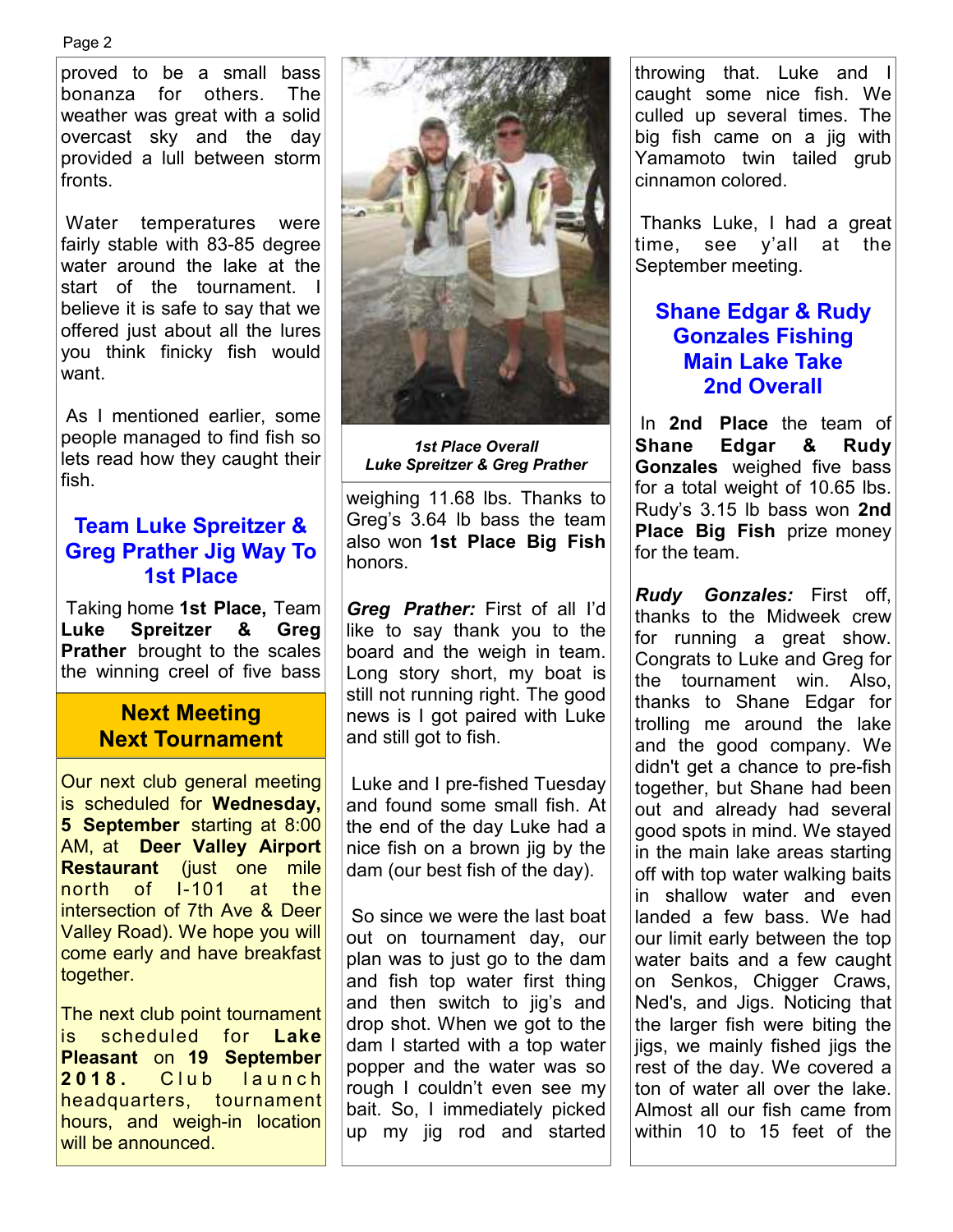

*2nd Place* 

shoreline in rocky areas.

*Shane Edgar:* We started our morning off throwing top water lures; Rudy caught a keeper right away. A few minutes passed and I caught a 2 1/4 pounder on a Super Spook. We caught a few more small bass on top water then switched to jigs in hopes of culling up. We caught a few key fish right away and continued to grind it out when Rudy caught our 3.15 pounder on a jig. It got down to crunch time with two small ones still left to be culled out. Rudy then stuck a 2 pounder in the last 15 minutes of the tournament. We caught a lot of bass all morning long but struggled to get the good ones. Rudy was super fun to fish with and I look forward to fishing with him again.

#### **Membership**

As of August 17, 2018 the Midweek Bass Anglers of Arizona consists of **110** dues paid active members.

#### **Team Doyle Wofford & Mark Royal Drop Shot Main Lake Points To 3rd Place Finish**

 Team **Wofford & Royal**  weighed five bass for 9.59 pounds and took home **Third Place** honors.

*Mark Royal:* Congratulations to Luke and Greg – terrific bag for a  $1<sup>st</sup>$  Place finish. Doyle Wofford and I pre-fished the Friday before the tournament and after trying poppers, jigs, and jerkbaits we found that drop-shot was our most productive bait. On tournament day we were fortunate to find a point that had some bigger fish and caught three bass that were approximate 2 pounders. Fish were caught on drop-shot worms with chartreuse tails and Robo margarita mutilator worms. The bigger fish were caught earlier in the day close to shore. I had a great time and look forward to the possibility of fishing with Doyle again soon. **Shane Edgar & Rudy Gonzales** and Johnson's we found that **3rd Place** 3rd Place 3rd Place

> *Doyle Wofford:* Congrats to the 1st and 2nd place teams. Mark and I had a couple of good days fishing. We prefished on Friday and thought we had a pretty good plan going into the Wednesday tournament. We tried the usual early morning baits such as top water and rip baits with limited success. Drop shot seemed to be the key for us and we caught fish just about every place we stopped. We caught fish on most colors but anything with a chartreuse tail got a few more bites. Main lake



*Doyle Wofford & Mark Royal*

points were the most productive for us and three of the five fish weighed came off of one of these points. Mark made an excellent partner and I hope to draw him again in the future. Thanks to everyone involved with putting on a great tournament.

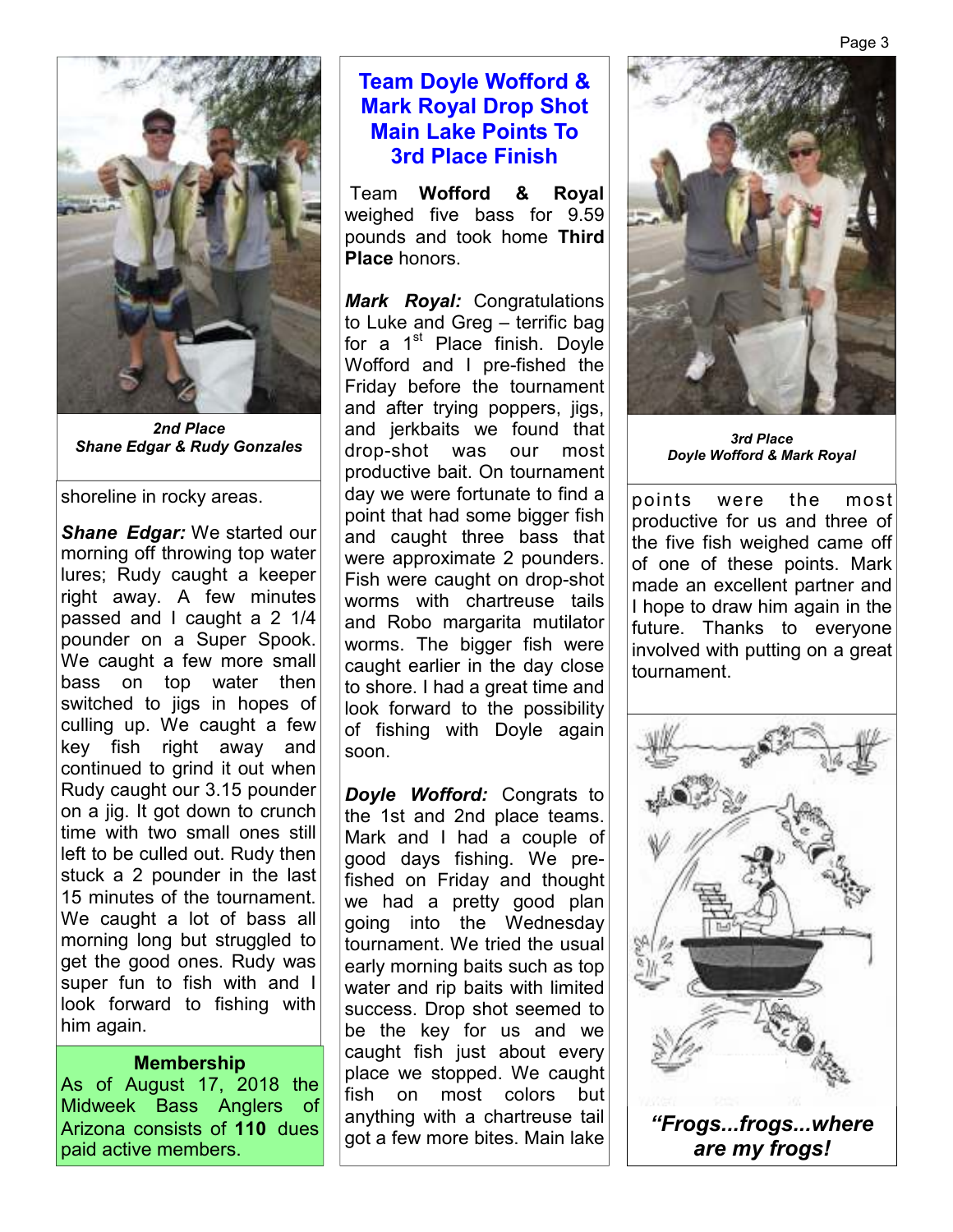#### **Team Randy Bosket & Mike Adamson Buzz To 4th Overall Finish**

 Taking home **4th Place,** Team **Randy Bosket & Mike Adamson** weighed five fish for a total weight of 9.46 lbs.

*Mike Adamson:* I had a fun day on the lake with Randy Bosket and our only goal was to catch fish and get to know each other. We started off throwing buzz baits and we had a couple of swirls but no takers. At this point we went for the, 'let's at least get 5 fish so we don't look bad'. We got these fish on drop shot rigs and Carolina brush hogs. After we had 5 fish in the live well we went back to buzz baits for the last 3 hours catching one about every 20 minutes and culling up each time except once. We just worked the shoreline looking for rocks and that's where they were.

*Randy Bosket:* I would like to start by congratulating Luke and Greg for their win. Mike Adamson and I started the day with a very quick run directly across from the ramp and

#### **Tournament Statistics**

Sixty-eight men fished 7 hours each, bringing 159 bass to the scales for a total weight of 236.99 pounds with a 3.48 pound average total catch per fisherman. The average weight of each fish was 1.49 lbs. All fish but three were released back into the lake after weigh-in to fight again another day.



*4th Place Randy Bosket & Mike Adamson* 

started fishing the rocky shoreline. Mike filled our sack using drop shot while watched and cheered him on because my Ned rig wasn't working nearly as well. I was starting to feel as though I was along just to provide net service! We then switched to buzz baits exclusively and then it was on like Donkey Kong. I landed a nice one and started to pay my rent. After that we pretty much swapped catching fish for the rest of the day and were able to swap out all our dinks for larger fish. I had a great time fishing with Mike and look forward to fishing with him again soon.

#### **Roger Root & James Ochs Find Fish Early And Finish 5th**

A five fish limit weighing 9.41 lbs was enough to earn **Team Roger Root & James Ochs**  the **5th Place** money.

*James Ochs:* First and

foremost, my partner Roger Root is a great guy. I got a chance to know him a little bit and I got to say that he's very knowledgeable and focused. This was my second time out with this club and I've had a great time and have learned a tremendous amount from everyone. I have to thank Hobby Nelson for getting me involved in this club and I feel very fortunate to fish in it.

 We started out the morning fishing a small point and than quickly moved to the Yellow Cliffs where I started throwing a crank and spinner bait. For most of the day, Roger used a 3/8 oz jig that landed him all the big fish. He suggested I try and drop shot with a dark green 4 inch split tail Yamamoto worm while he continued to jig. As soon as I did that I got on the bite. We fished in primarily less than 10 feet of water most of the day while Roger caught 20 plus fish off of the same jig. We moved to a couple different spots but ended right back at the cliffs where Roger culled all the fish! I think we only kept 1 of mine! Ha Ha. He caught the 3 biggest keepers on our 2nd time around the area in 3 casts! By the end of the day he handed me one of his rods with his jig set up and I caught a few more. Roger knows his stuff and I had a great time learning from him.

**Drop Shots Work For Team Gary Senft & Danny Childers 6th Place Win**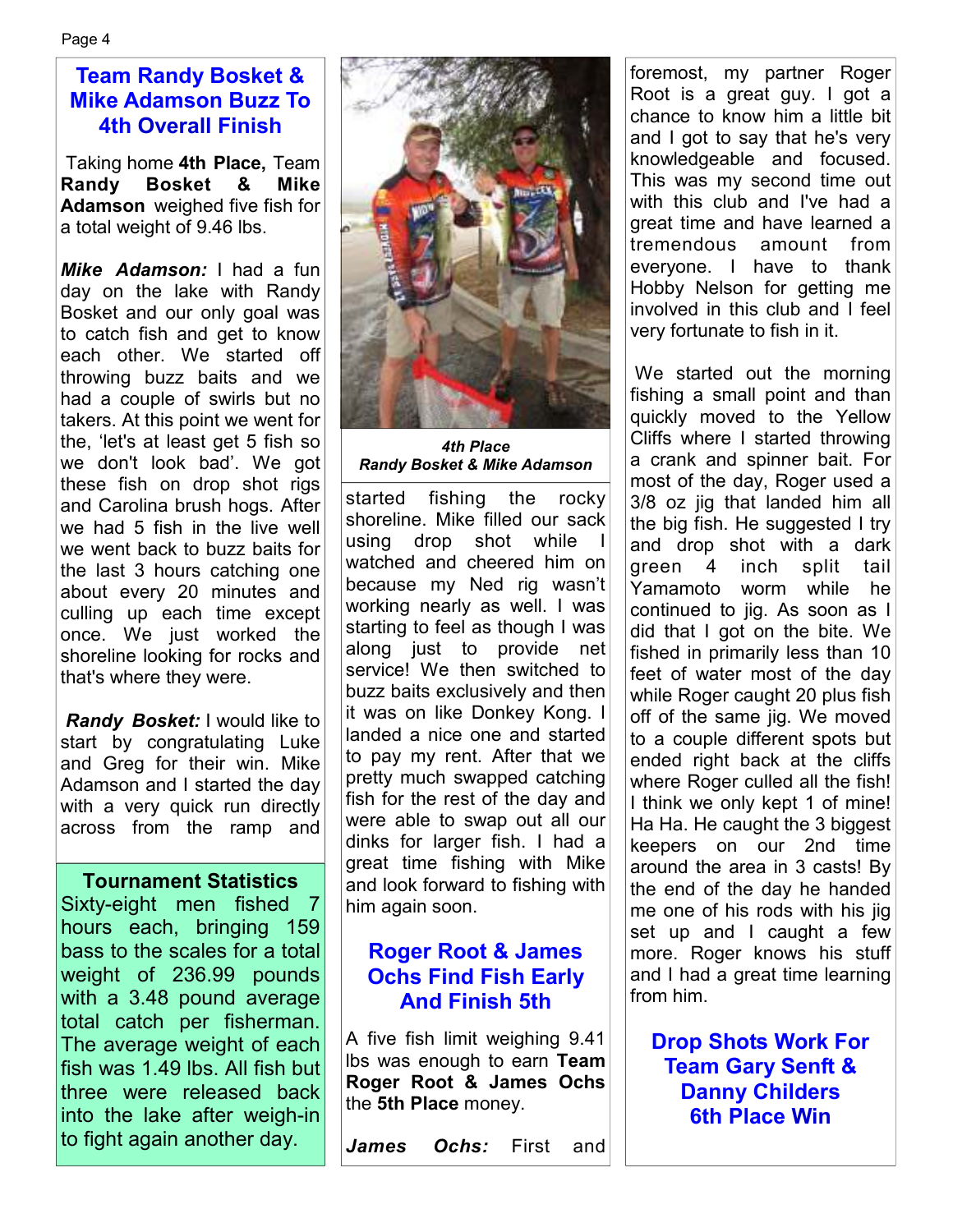

*6th Place Gary Senft & Danny Childers* 

 Bringing five fish to the scales weighing 8.98 lbs was enough to earn **Gary Senft & Danny Childers** the **6th Place** honors

*Gary Senft:* I got to fish with Danny Childers who just joined the club. We went out and prefished Tuesday just trying to get a few spots to fish. Fishing was kind of tough for us. We started at the Yellow Cliffs and it was slow with only small fish, so we left and fished around the flats and up the river. We caught a lot of small fish but the bigger fish just weren't moving up. We caught our fish on drop shot morning dawn and other colors. Also jigs, top water, and crank baits. We culled quite a few fish a little at a time. I had a good time fishing with Danny and showed him how the club was run. Congrats to the winners.

*Danny Childers:* This was my first tournament with the club. Gary and I fished drop shot with morning dawn worms by the Yellow Cliffs. Gary caught most of his fish on Texas rigged worms. Morning dawn was the color that caught most of our fish. Several fish bit crank baits and shaky head rigs. On the last cast Gary caught our big 2.43 lb fish.

#### **Team Sean Ballard & Warren Brackey Fish Out Dam Area For 7th Place Finish**

 In **Seventh Place** the team of **Sean Ballard & Warren Brackey** finished with 8.89 lbs for their five bass.

*Sean Ballard:* Holy Mackerel, what an awesome day on the water, no Trout about it. Congratulations to Luke and Greg, they totally kicked bass. I had the pleasure of fishing with Warren Brackey for the second time in two years. We started out by the dam and managed a small limit by 6 AM and culled all day long. We started with top water techniques through our spot once then went back through it with cranks and then back through with flick shakes. The bite was fast and furious and we stayed there until we caught all of the fish in that area as I knew it was going to be crowded by the Yellow Cliffs and man you guys that fished on those flats across from Yellow Cliffs were huddled up like a crappie fisherman flotilla. Our biggest fish Warren Brackey caught with a flick shake in about 15 feet of water. He got it all the way to the boat and it was like

slow motion as the fish jumped and I saw his bait go flying and I hear him say "Oh No" and then "Great Catch" as the fish landed in the bottom of the net - he shoots he scores and the crowd goes wild. Warren is great to fish with and I am looking forward to next month so I can write another one of these cheesy articles - LOL.

*Warren Brackey:* The weather gods showed up for this one; truly amazing conditions for our event. And, another great tournament put on by our club staff, our stellar weigh-in team, and our member volunteers. Special thanks to John Reichard and Floyd Vaughn for shuttling us old guys up the ramp and returning our bass back to the lake to fight another day.

 Congratulations to team Luke Spreitzer and Greg Prather for their well-deserved first place finish and to all who placed in this event.



*7th Place Warren Brackey & Sean Ballard*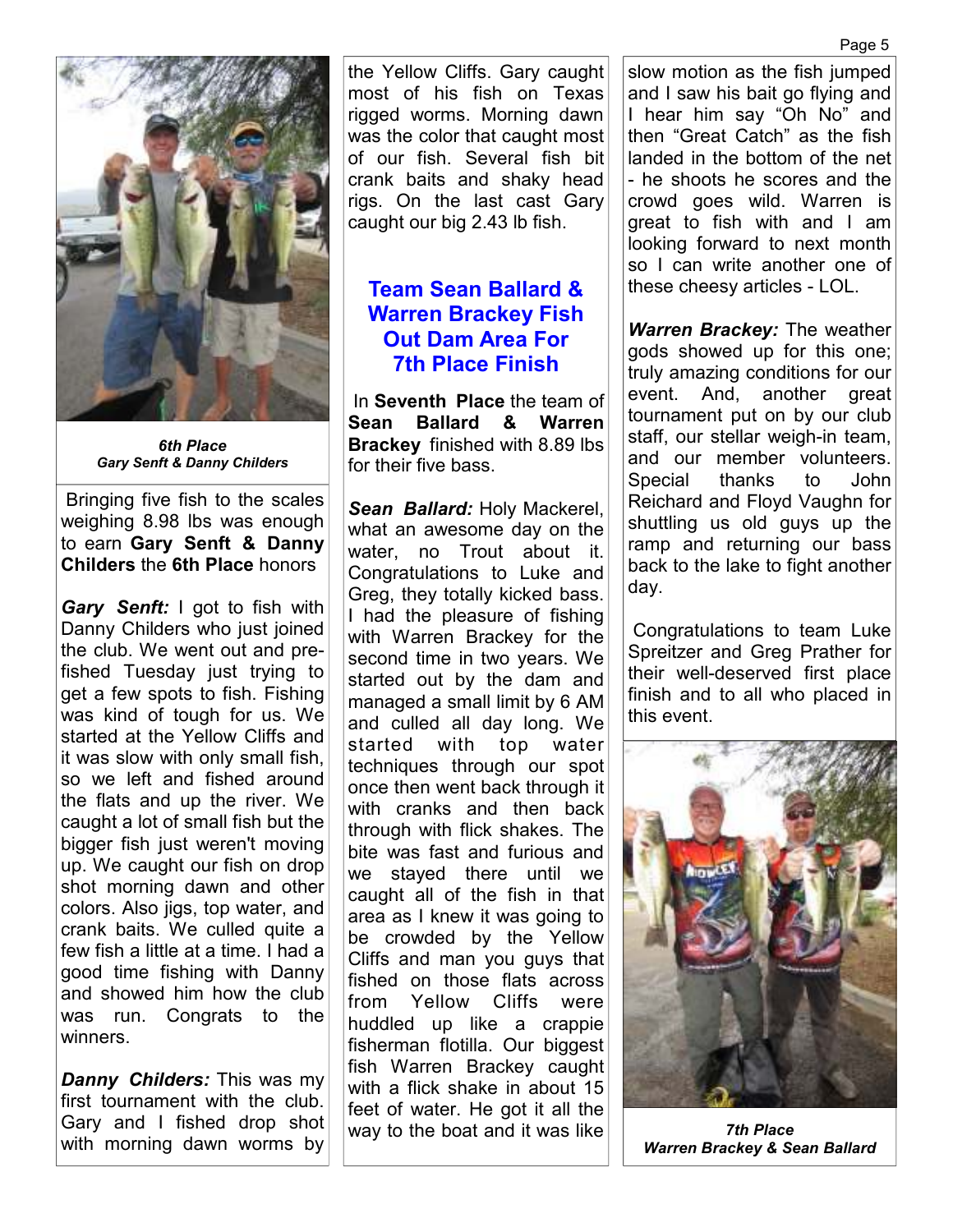Page 6

 It was my good fortune to be paired with Sean Ballard to fish Lake Bartlett. Sean and I won last year's night tournament there, so I knew first hand of his finesse fishing skills and uncanny ability to locate bigger fish. Sean is a great guy and a lot of fun to fish with. He stays positive and is very focused on getting that next bass in the boat.

 We pre-fished the Sunday before the event. Our first prefishing stop was the first cut at the near side of the dam. Surprise, surprise, the fish we were looking for were there! Sean had a big blowup and big tug on his buzz bait on his second or third cast. We explored several areas after that, from the dam to the nowake buoys at the river end and back. We caught several fish, mostly on wacky rigs, Ned rigs, dropshot, and crankbaits. The fish were up shallow and out to about 15 feet deep, near points and structure.

 On game day most teams headed toward the river end. Our small cut by the dam was open for business. We lost a buzz bait fish at the boat first thing. Sean was undaunted. He put a limit in the boat by 6:30 using a wacky rig worm. By 7:00 he had culled a couple smaller fish. I had yet to have a bite! At Sean's suggestion I started throwing the same wacky rig worm he was using and started catching fish right away. They were small, but it was a start! Around 8:30 we moved to mid-lake, culled one fish, then proceeded to the river end for a while before

reversing course. Around 9:30 or so we were back to where we started. My best fish (just over 2 lbs) came there on a wacky rig worm in about 15 feet. That put us at nearly 9 lbs in the well. About 10:15 we headed back toward the start ramp, casting crankbaits and spinner baits along the rock wall between the dam and the marina. Sean caught four or five crank bait fish on the way in, but nothing big enough to help. About 10:50 I cast my spinner bait to a dark spot right at the base of a wall between two boulders. I just started swimming it out and BOOM! The fish we were looking for hit my spinner bait. I kept reeling up as she was swimming straight for the boat. Sean asked, "You got one?" I replied, "I think it's a dink." About then she turned dead right and made a big run to our left, as if to say, "I got your dink, right here!" She then cleared the water and spit out my spinner bait. I never set the hook! She was well over 2 pounds and would have really helped us. I'll be staying away from sharp things for a few more days.

 I had a great time and learned a lot about finesse presentation fishing with Sean. It would be a pleasure to be paired with him again anytime. Thanks for the ride, buddy.

#### **Team Vern Ridgway & Lannes Brock Tie For 8th Place**

A five fish limit weighing 8.77 lbs was enough to earn **Vern** 



*8th Place Tie Vern Ridgway & Lannes Brock* 

**Ridgway & Lannes Brock** a tie for **8th Place** honors.

*Vern Ridgway:* Eighth Place and tournament big "Goon Fish"; Congrats to Luke and Greg for their first place finish; another outstanding job by the weigh crew. Lannes Brock and I teamed up for the Bartlett event, and we started up river by the Yellow cliffs.

 We threw top water, did some cranking and caught one keeper, plus the big Goon Fish which topped the scales at 0.82 oz; we had no idea he'd be good for cash, we figured somebody would try to eat him, but he made it back to the lake alive.

 Our biggest bass was caught by Lannes (2.72 lbs) on a baby bass Senko Texas rigged. Our second 2 pounder came on a pumpkin colored creature bait hooked up to a jig head; we caught several little bass during the day, but the bigger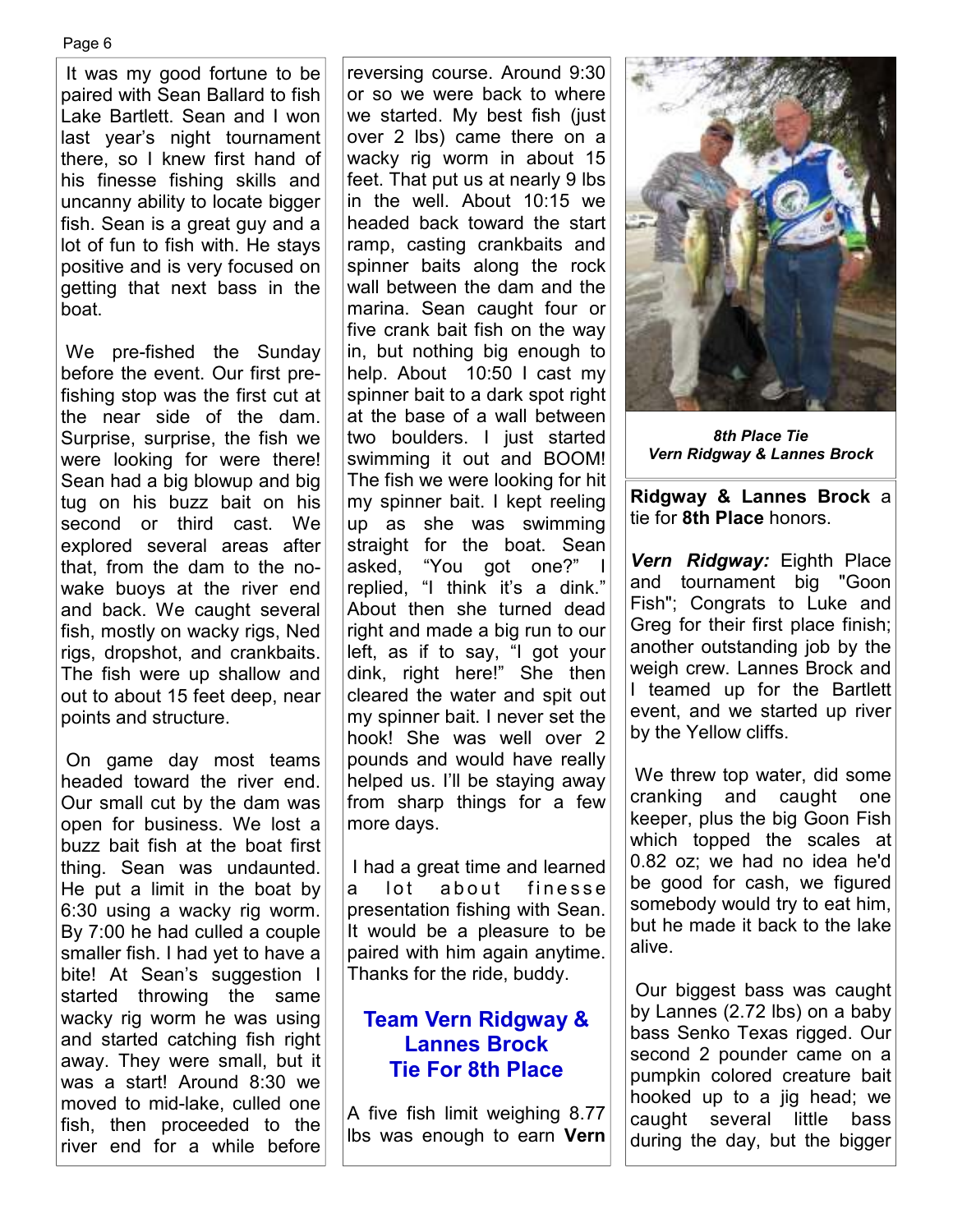Page 7

ones were hard to find.

 We had a great day for 8th Place; the weather was great, and Lannes was a good partner and no boat or fish problems (except they could have been bigger). 'Bass' wishes to all and we'll see you at Lake un-Pleasant next month.

#### **Team Vern Ridgway & Lannes Brock Catch 'Big' Crappie For Goon Fish Prize**

*Vern Ridgway:* The Goon Fish was a Crappie; he was caught up river on a blue-gill colored crank bait. Mr. Lannes Brock did a fine job with the net on the 0.82 ounce "big" boy.



*Goon Fish Pot Vern Ridgway & Lannes Brock* 

#### **Team Rick Brown & Robert Panaitescu Tie For 8h Place**

A five fish limit weighing 8.77 lbs

was enough to earn **Rick Brown and Robert Panaitescu** a tie for **8th Place** honors.

No catching report was turned in but here is a photo of the guys with their catch.



*8th Place Tie Rick Brown & Robert Panaitescu*



**Weighing-In By Gary Martlage Tournament Director** 

Another one in the books, and we have three events more to go for the year! What a great turnout, as 68 fishermen braved the August heat. The fishing Gods decided to give us a break on the weather, but forgot to help us to catch fish. Bartlett usually produces a better quality for us, but as always, some team will figure it out.

 Again, I was impressed with the volunteers that helped out during the weigh-in. THANK YOU DRIVERS that helped transport fish to the ramp; I'm sure it sure saved a lot of fish. Also, again, the weigh-in crew was fantastic,

and a big THANK YOU for making it as smooth as can be expected. Bartlett can be a headache, as the quality (size) of the fish usually makes for some very close weights. This is why it might take a little longer to weigh the fish, as I want to give everyone a correct reading for weight.

 One note to our anglers, PLEASE do not forget to n o t i f y SOMEONE (preferably a board member), if you leave the lake early, or fail to weigh in fish. We do not want to leave the lake, if you are stranded on the water. Please call one of the Board members, and leave a voicemail that you left early with no fish to weighin.

 I hope to see a great turnout at Lake Pleasant next month – our last c l o s e - t o - t h e - c i t y tournament this year; with a lot of volunteers ready to continue helping make this the premiere club in Arizona.



It is 3:05 in the morning and tournament day for Midweek Bass at **Lake Pleasant**. Gee, 34 boats, where would I have fished, what lures would I have used. Savage would head for the opening of Humbug, Tony the river, Grimes to his secret spot.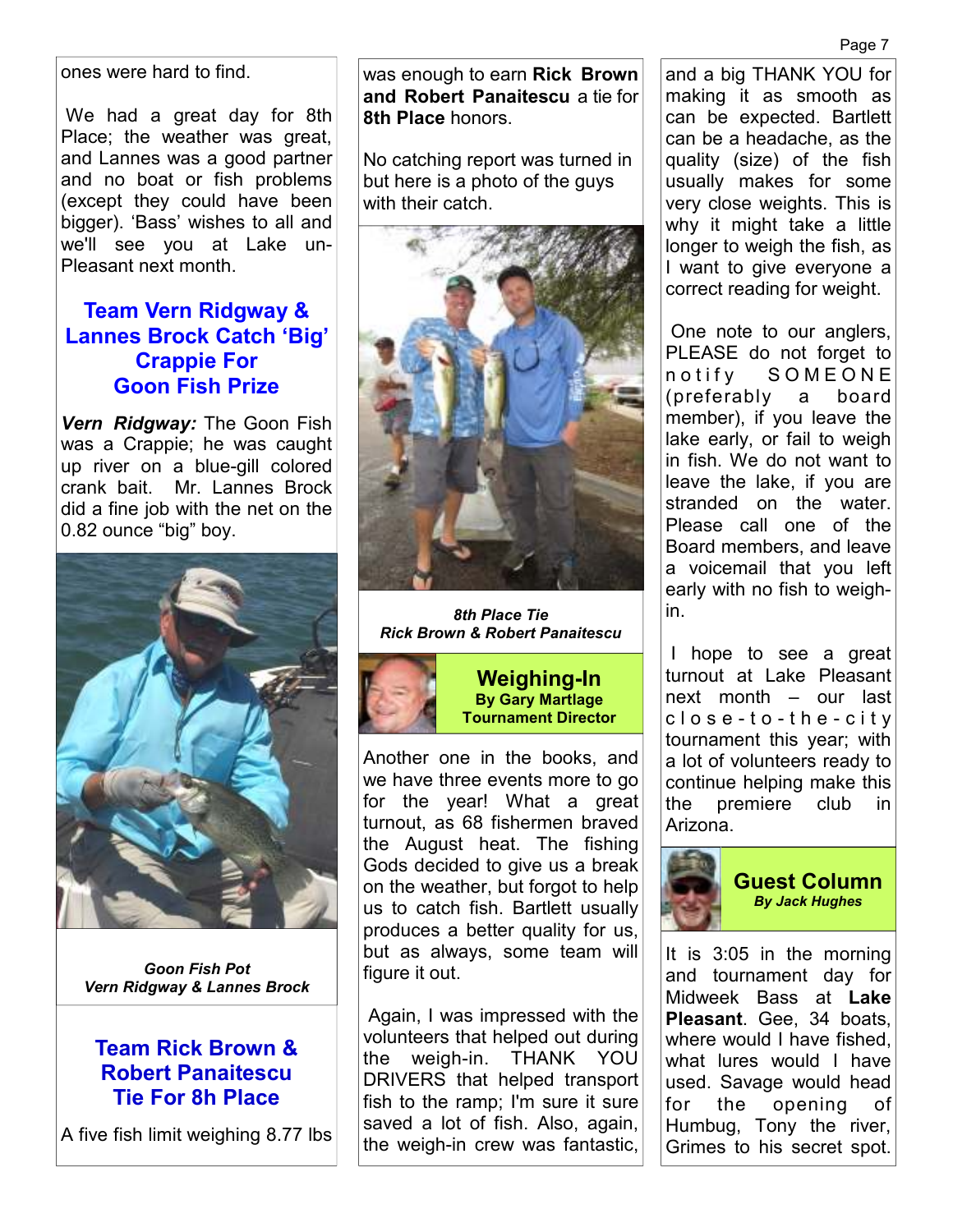Then I started feeling sorry for myself and thinking of other members who have had to stop fishing against their will.

 For the past several months I found myself sitting at home on tournament day. Not because I have lost interest in the club or I am mad at someone, no it's for medical reasons. I have a very bad back that I have endured since being injured in Viet Nam in 1968. My back has deteriorated to the point that it has affected my legs and any movement must be very seriously considered. Naturally being able to endure 8 hours on a boat with constant jarring is out of the question and not fair to my co-angler to try it. In the past seven weeks I have had two back operations and have one more to go. The outlook is good at this time and the doctor even told me last week he would have me back on the boat for the October tournament. I'll try to make it in September I thought to my self.

 I have found myself sitting home on tournament days awaiting tournament results. In the past I thought Terry always got the tournament results out at a very fast rate and often wondered how he managed it so fast. Now, sitting home waiting for the results of a tournament I swear Terry stopped off at a bar after the tournament then decided to have dinner also. Funny how your attitude changes.

Recently I have thought of the members who have had to stop fishing for medical reasons over the last eight years. Some of them have gotten lucky and returned to fishing, some will never be able to fish and then there are our friends whose funerals we attended. I think of members like Donnie Hegenderfer, who's back finally resulted in him giving up fishing temporarily, but he still has hopes of returning last I heard.

 Mark Durben, who was always volunteering for everything on tournament day who's bad back finally ended his fishing for now. John Milkint who underwent a back operation and returned to fishing four months later.

 Dave Rice the 2nd club president also succumbed to back problems but has not given up on fishing and still does it for fun but his tournament days are very limited. Dave was president of the club for five and a half years and helped form it.

 Doc Belden, who was an excellent stick and always there to fish with the club, went in for routine surgery on his back and something went wrong and he is now confined to a wheel chair and recently sold his bass boat. Doc was one of the very best of the good guys.

 Ralph Skelly succumbed to cancer 4 years ago. He stayed a member till the end. Two days before Ralph died I went to visit him in the hospital and he was reading Bass Bites and the results of the Bartlett tournament. He said to me "I wished I had fished that tournament I would have been in the money, I know Bartlett". I left there wishing he could have fished Bartlett one more time.

 Joe Auksel was a great friend and before he died, 3 years ago, he asked me to make sure his top of the line fishing gear was quietly distributed among club members, I did it. Few members knew Joe was a very highly ranked Blue Marlin tournament fisherman. He fished the international circuit where entry fees where between \$25,000 and \$50,000. He told me he loved fishing with Midweek as much as he did any International Tournament. His first tournament with the club he caught a five pounder. He kept his membership even after being bedridden with cancer.

 A good news story is Mark Royal a long-time member and a lifelong boater who was severely injured in an accident on Saguaro Lake last year. Mark missed a few months but returned as a co-angler and I just know he will soon be back fishing as a boater because of his love for fishing.

 I guess I am just trying to say just because some of our members are not there on Tournament Day physically, they are there mentally. It does not mean they are not interested in the club because they are not fishing. Believe me, Midweek is hard to forget because of the quality of the members, the way it is run and I think of it as being addicted to it as much as if it was a drug.

 The doctors tell me I will be back fishing with the club in October. It can't come soon enough!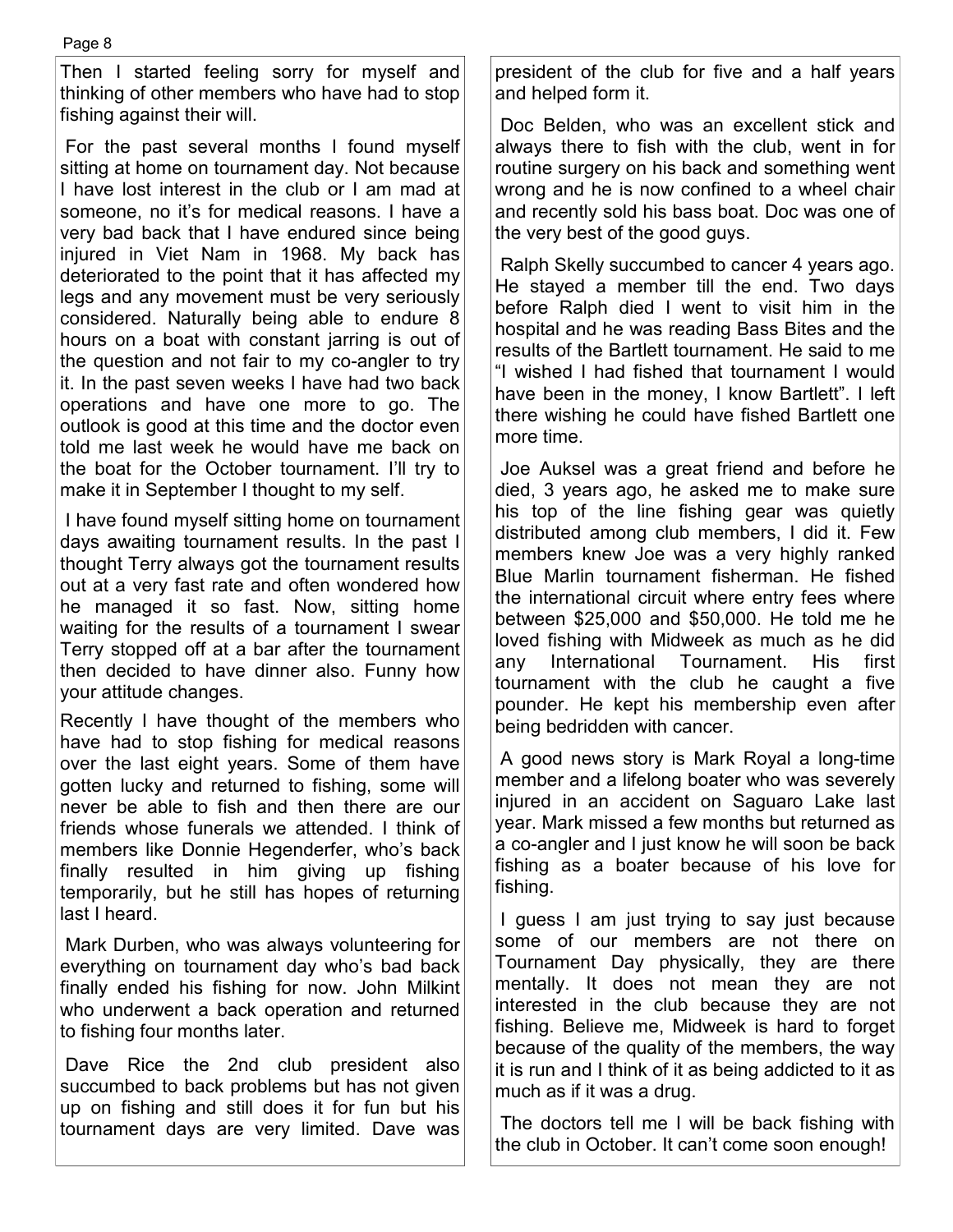# Photo Scrapbook - Lake Bartlett- August 15, 2018 **MISSICAL MERELLON** 'GU